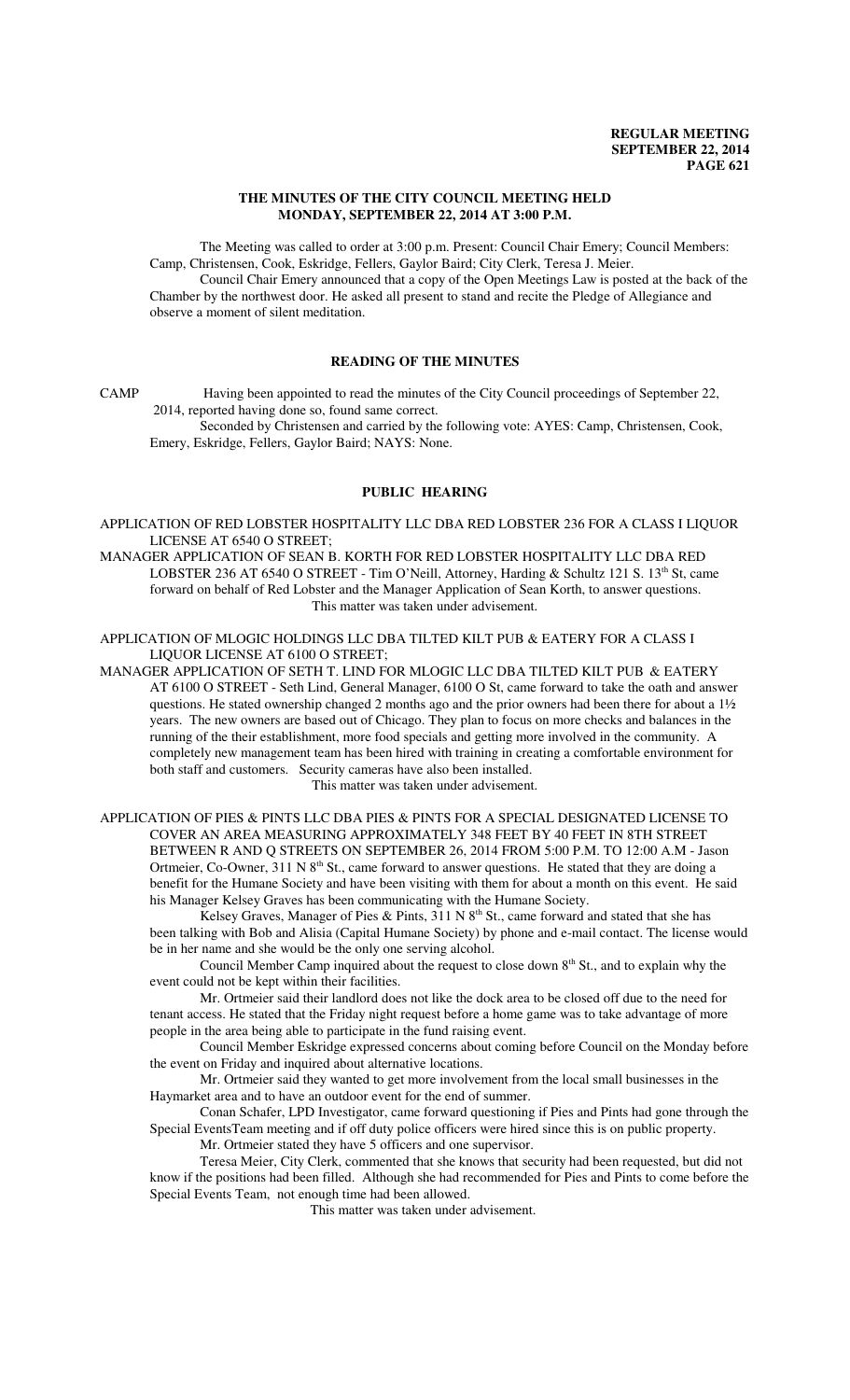APPLICATION OF HENRY MAC LLC DBA HENRY'S ON SOUTH FOR A SPECIAL DESIGNATED LICENSE TO COVER AN AREA MEASURING APPROXIMATELY 300 FEET BY 120 FEET AT 2110 WINTHROP ROAD ON OCTOBER 10, 2014 FROM 4:00 P.M. TO 12:00 A.M. AND OCTOBER 11, 2014 FROM 12:00 P.M. TO 12:00 A.M. - Andrew Fuller, Owner, 3225 S. 30<sup>th</sup> St., came forward to answer questions. He stated the SDL was for their  $2<sup>nd</sup>$  annual Octoberfest.

This matter was taken under advisement.

APPLICATION OF BDF, LLC DBA CAPTAIN JACKS FOR A SPECIAL DESIGNATED LICENSE TO COVER AN AREA MEASURING APPROXIMATELY 350 FEET BY 350 FEET IN THE PARKING LOT AT 605 N. 8TH STREET ON OCTOBER 11, 2014 FROM 12:00 P.M. TO 12:00 A.M. - Kevin Reynolds, Owner, 140 N 12<sup>th</sup> St., came forward to answer questions. He stated they are doing the Market to Market Relay which has taken place for the last 10 years.

This matter was taken under advisement.

APPLICATION OF BOX AWESOME LLC DBA BOX AWESOME'S BOURBON THEATRE FOR A SPECIAL DESIGNATED LICENSE TO COVER AN AREA IN 13TH STREET FROM M TO O STREETS AND N STREET FROM 12TH TO 13TH STREETS ON OCTOBER 16, 2014 FROM 5:00 P.M. TO 11:00 P.M. - Jeremiah Moore, 1415 O St., came forward to answer questions. Discussion followed. Conan Schafer, Investigator, LPD, came forward and stated that Mr. Moore has a good history working with the Lincoln Police Dept. He has been known to go above and beyond what is recommended

and they had no concerns.

This matter was taken under advisement.

APPLICATION OF BWITCHED TWO INC. DBA BISON WICHES BAR & DELI TO EXPAND ITS CLASS C LIQUOR LICENSE TO INCLUDE AN APPROXIMATELY 56 FEET BY 26 FEET IRREGULAR SHAPED OUTDOOR AREA AT 1320 P STREET, SUITE 100 - Paul Tuttle, 1320 P St., came forward to take the oath and answer questions. Discussion followed. This matter was taken under advisement.

PRE-EXISTING USE PERMIT 3AD - AMENDING THE PRE-EXISTING USE PERMIT BY WAIVING PROVISIONS OF THE SIGN ORDINANCE TO ALLOW BANNER SIGNS IN THE PARKING LOT, ON PROPERTY GENERALLY LOCATED AT GATEWAY SHOPPING CENTER AT S. 66TH STREET AND O STREET - Marvin Krout, Planning Dept., came forward and stated they received a call from the local manager at Gateway Mall who had a family emergency and would not be able to attend this meeting. He said this was a case approved by the Planning Commission and there was no opposition. Discussion followed.

This matter was taken under advisement.

APPROVING A MUNICIPALITY PROGRAM AGREEMENT BETWEEN THE CITY OF LINCOLN AND THE NEBRASKA DEPT. OF ROADS FOR A PROJECT TO REHABILITATE LINK 55W BETWEEN US 77 AND HIGHWAY 2 (WARLICK BOULEVARD AND 14TH STREET), PROJECT NO. S-L55W(1021), CONTROL NO. 1322 - Roger Figard, Public Works, came forward to answer questions. He stated that this agreement there is no cost to the City and work plans to start in 2015. Discussion followed. This matter was taken under advisement.

# **COUNCIL ACTION**

### **REPORTS OF CITY OFFICERS**

REAPPOINTING TOM BECKIUS, LOREN MESTRE-ROBERTS, AND DR. CHARLES WILSON TO THE COMMUNITY HEALTH ENDOWMENT BOARD FOR TERMS EXPIRING SEPTEMBER 1, 2017 - CLERK read the following resolution, introduced by Gaylor Baird, who moved its adoption:

A-88541 BE IT RESOLVED by the City Council of the City of Lincoln, Nebraska: That the reappointments of Tom Beckius, Loren Mestre-Roberts, and Dr. Charles Wilson to the Community Health Endowment Board for terms expiring September 1, 2017 are hereby approved. Introduced by Lerion Gaylor Baird Seconded by Eskridge and carried by the following vote; AYES: Camp, Christensen, Cook,

Emery, Eskridge, Fellers, Gaylor Baird; NAYS: None.

REPORT REGARDING SETTLEMENT AGREEMENT UNDER NEB. REV. STAT. §84-713 (NON-TORT CLAIMS) WITH AYUBZAI - CLERK presented said report which was placed on file in the Office of the City Clerk.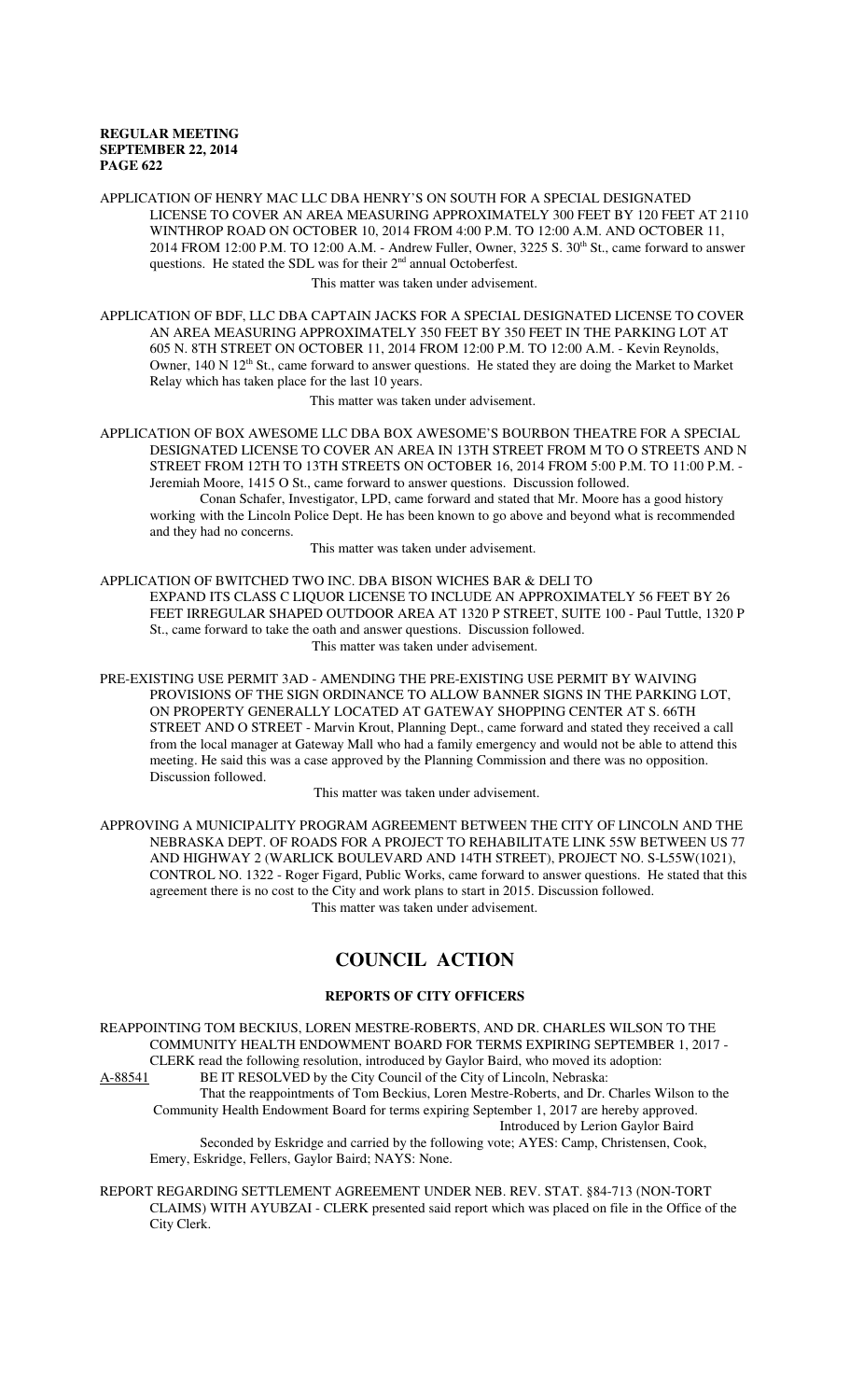- CLERK'S LETTER AND MAYOR'S APPROVAL OF RESOLUTIONS AND ORDINANCES PASSED BY THE CITY COUNCIL ON SEPT. 8, 2014 - CLERK presented said report which was placed on file in the Office of the City Clerk.
- CLERK'S LETTER AND MAYOR'S APPROVAL OF RESOLUTION A-88541 ADOPTED BY THE CITY COUNCIL ON SEPT. 15, 2014 - CLERK presented said report which was placed on file in the Office of the City Clerk.
- LINCOLN ELECTRIC SYSTEM FINANCIAL & OPERATING STATEMENT FOR AUG. 2014 CLERK presented said report which was placed on file in the Office of the City Clerk. **(40)**

REPORT FROM CITY TREASURER OF TELECOMMUNICATION TAX FOR THE MONTH OF AUGUST, 2014 - CLERK presented said report which was placed on file in the Office of the City Clerk. **(20)**

### **PETITIONS & COMMUNICATIONS**

- SETTING THE HEARING DATE OF MON., OCT. 6, 2014 AT 3:00 P.M. ON THE APPLICATION OF TPG HOLDINGS LLC DBA BHUPI G'S HURRY CURRY FOR A CLASS AB LIQUOR LICENSE AT 1601 Q ST., SUITE D - CLERK read the following resolution, introduced by Jon Camp, who moved its
- adoption:<br>A-88542 I BE IT RESOLVED by the City Council, of the City of Lincoln, that a hearing date is hereby set for Monday, October 6, 2014 at 3:00 p.m. or as soon thereafter as possible in the City Council Chambers, County-City Building, 555 S. 10th Street, Lincoln, NE for the Application of TPG Holdings LLC dba Bhupi G's Hurry Curry for a Class AB Liquor License located at 1601 Q St., Suite D. If the Police Dept. is unable to complete the investigation by said time, a new hearing date will be set.

Introduced by Jon Camp

Seconded by Eskridge and carried by the following vote; AYES: Camp, Christensen, Cook, Emery, Eskridge, Fellers, Gaylor Baird; NAYS: None.

- SETTING THE HEARING DATE OF MON., OCT. 6, 2014 AT 3:00 P.M. ON THE APPLICATION OF JJ'S LOUNGE LLC DBA THE LOUNGE FOR A CLASS C LIQUOR LICENSE AT 2001 W. O ST - CLERK read the following resolution, introduced by Jon Camp, who moved its adoption:<br>A-88543 BE IT RESOLVED by the City Council, of the City of Lincoln, that a h
- BE IT RESOLVED by the City Council, of the City of Lincoln, that a hearing date is hereby set for Monday, October 6, 2014 at 3:00 p.m. or as soon thereafter as possible in the City Council Chambers, County-City Building, 555 S. 10th Street, Lincoln, NE for the Application of JJ's Lounge LLC dba The Lounge for a Class C Liquor License located at 2001 West O St.
	- If the Police Dept. is unable to complete the investigation by said time, a new hearing date will be set. Introduced by Jon Camp Seconded by Eskridge and carried by the following vote; AYES: Camp, Christensen, Cook,
	- Emery, Eskridge, Fellers, Gaylor Baird; NAYS: None.
- SETTING THE HEARING DATE OF MON., OCT. 6, 2014 AT 3:00 P.M. ON THE APPLICATION OF FUCOR, INC. DBA VENUE FOR AN ADDITION OF A SECOND SIDEWALK CAFÉ MEASURING APPROX. 19' X 88' TO THE WEST OF THE LICENSED PREMISE AT 4111 PIONEER WOODS DR., #100 - CLERK read the following resolution, introduced by Jon Camp, who moved its adoption:<br>A-88544 BE IT RESOLVED by the City Council, of the City of Lincoln, that a hearing da
	- BE IT RESOLVED by the City Council, of the City of Lincoln, that a hearing date is hereby set for Monday, October 6, 2014 at 3:00 p.m. or as soon thereafter as possible in the City Council Chambers, County-City Building, 555 S. 10th Street, Lincoln, NE for the Application of Fucor, Inc. dba Venue for an addition of a second sidewalk café measuring approx. 19' x 88' to the west of the licensed premises located at 4111 Pioneer Woods Dr., #100.
		- If the Police Dept. is unable to complete the investigation by said time, a new hearing date will be set.

Introduced by Jon Camp

Seconded by Eskridge and carried by the following vote; AYES: Camp, Christensen, Cook, Emery, Eskridge, Fellers, Gaylor Baird; NAYS: None.

#### SETTING THE HEARING DATE OF MON., OCT. 6, 2014 AT 3:00 P.M. ON THE MANAGER APPLICATION OF MITCHELL MARTIN FOR ZRC OPERATIONS CO. DBA QDOBA MEXICAN GRILL AT 211 N. 12<sup>TH</sup> ST - CLERK read the following resolution, introduced by Jon Camp, who moved its adoption: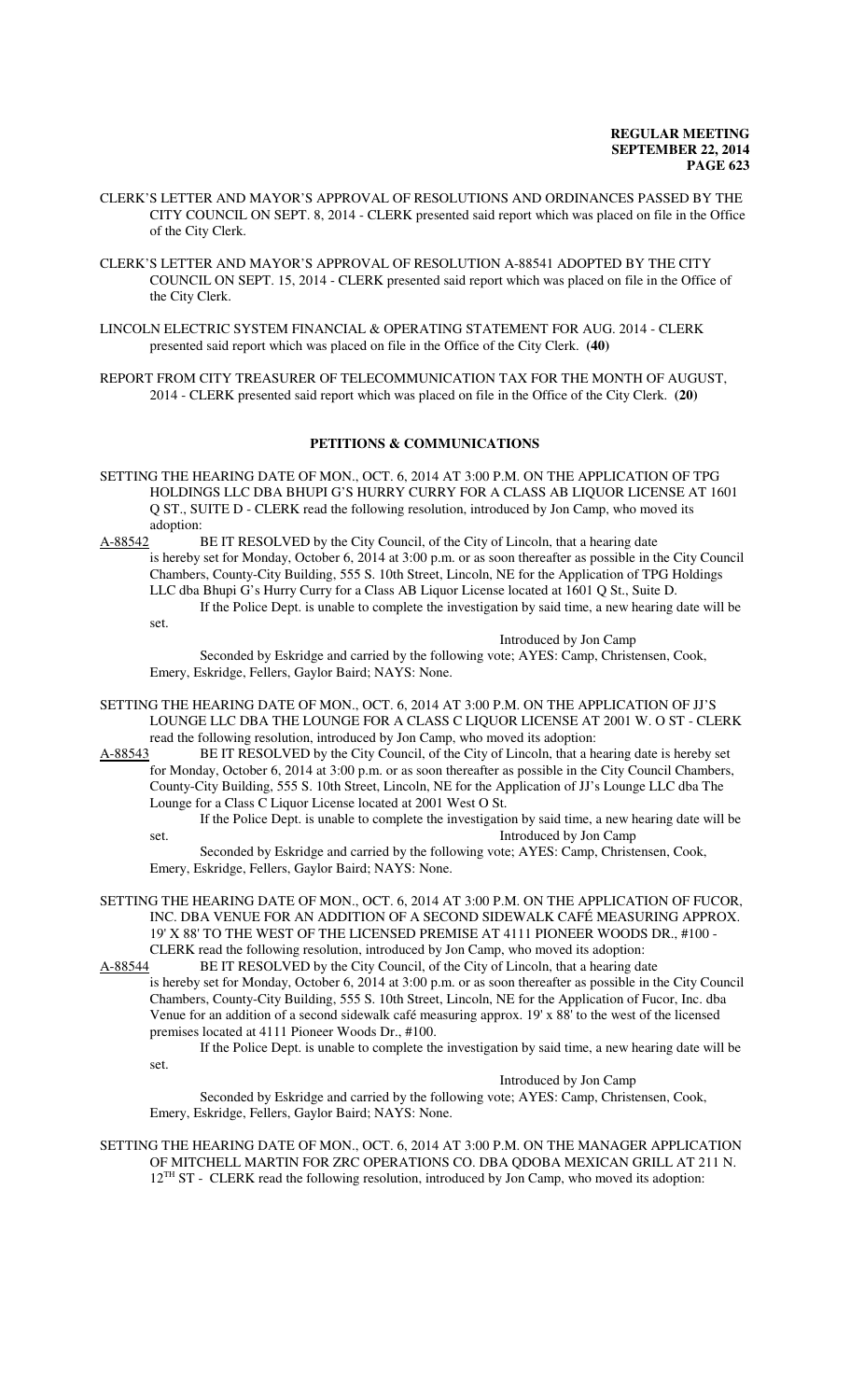A-88545 BE IT RESOLVED by the City Council, of the City of Lincoln, that a hearing date

is hereby set for Monday, October 6, 2014 at 3:00 p.m. or as soon thereafter as possible in the City Council Chambers, County-City Building, 555 S. 10th Street, Lincoln, NE for the Manager Application of Mitchell Martin for ZRC Operations Co. dba Qdoba Mexican Grill located at 211 N 12<sup>th</sup> St.

If the Police Dept. is unable to complete the investigation by said time, a new hearing date will be set.

Introduced by Jon Camp

Seconded by Eskridge and carried by the following vote; AYES: Camp, Christensen, Cook, Emery, Eskridge, Fellers, Gaylor Baird; NAYS: None.

#### PLACED ON FILE IN THE OFFICE OF THE CITY CLERK:

Administrative Permit No. 14003, approved by the Planning Director on August 29, 2014, to operate a temporary concrete paving plant per Section 27.62.150 (g) of the Lincoln Municipal Code, through October 1, 2016, on property generally located near N.W.  $56<sup>th</sup>$  Street and W. O Street.

Administrative Amendment No. 14037, to Use Permit Pre-Existing Special Permit #40, Schwarck Quarry Excavation and Stone Milling Special Permit, approved by the Planning Director on September 10, 2014, requested by Civil Design Group, Inc., to allow a second drive from Lot 22 to S. 54<sup>th</sup> Street and to show general building locations on Lot 19, on property generally located at S. 54<sup>th</sup> Street and Wittstruck Road.  $\overline{\text{Administrative}}$  Amendment No. 14060, to Use Permit #97A, Aspen 3<sup>rd</sup> Addition, approved by the Planning Director on September 10, 2014, requested by ESP Engineering, to reduce the rear and front yard setbacks from 40 feet to 20 feet on Lots 8, 10 and 11, on property generally located at S. 56<sup>th</sup> Street and Pine Lake Road.

Administrative Amendment No. 14061, to Stevens Creek Pointe Community Unit Plan, approved by the Planning Director on September 15, 2014, requested by ESP Engineering, to revise minimum floor elevations and change to minimum opening elevations on Lots 1, 2 and 3, Block 3 and to add minimum opening elevations to Lots 3 and 4, Block 2.

#### **LIQUOR RESOLUTIONS**

APPLICATION OF RED LOBSTER HOSPITALITY LLC DBA RED LOBSTER 236 FOR A CLASS I LIQUOR LICENSE AT 6540 O STREET- CLERK read the following resolution, introduced by Jon Camp, who moved its adoption for approval:

A-88546 BE IT RESOLVED by the City Council of the City of Lincoln, Nebraska:

That after hearing duly had as required by law, consideration of the facts of this application, the Nebraska Liquor Control Act, and the pertinent City ordinances, the City Council recommends that the application of Red Lobster Hospitality LLC dba Red Lobster 236 for a Class "I" liquor license at 6540 O Street, Lincoln, Nebraska, for the license period ending April 30, 2015, be approved with the condition that:

1. Applicant must successfully complete the responsible beverage server training course required by Section 5.04.035 of the Lincoln Municipal Code within 30 days of approval of this resolution.

2. All employees must possess a valid Responsible Beverage Server/Seller Permit as required by Section 5.04.124 of the Lincoln Municipal Code.

3. The premises must comply in every respect with all city and state regulations.

The City Clerk is directed to transmit a copy of this resolution to the Nebraska Liquor Control Commission. Introduced by Jon Camp

Seconded by Christensen and carried by the following vote; AYES: Camp, Chistensen, Cook, Emery, Eskridge, Fellers, Gaylor Baird; NAYS: None.

MANAGER APPLICATION OF SEAN B. KORTH FOR RED LOBSTER HOSPITALITY LLC DBA RED LOBSTER 236 AT 6540 O STREET - CLERK read the following resolution, introduced by Jon Camp,

who moved its adoption for approval:

A-88547 WHEREAS, Red Lobster Hospitality LLC dba Red Lobster 236 located at 6540 O Street, Lincoln, Nebraska has been approved for a Retail Class "I" liquor license, and now requests that Sean B. Korth be named manager;

WHEREAS, Sean B. Korth appears to be a fit and proper person to manage said business.

NOW, THEREFORE, BE IT RESOLVED by the City Council of the City of Lincoln, Nebraska: That after hearing duly had as required by law, consideration of the facts of this application, the Nebraska Liquor Control Act, and the pertinent City ordinances, the City Council recommends that Sean B. Korth be approved as manager of this business for said licensee. The City Clerk is directed to transmit a copy of this resolution to the Nebraska Liquor Control Commission.

#### Introduced by Jon Camp

Seconded by Christensen and carried by the following vote; AYES: Camp, Chistensen, Cook, Emery, Eskridge, Fellers, Gaylor Baird; NAYS: None.

APPLICATION OF MLOGIC HOLDINGS LLC DBA TILTED KILT PUB & EATERY FOR A CLASS I LIQUOR LICENSE AT 6100 O STREET - CLERK read the following resolution, introduced by Jon Camp, who moved its adoption for approval: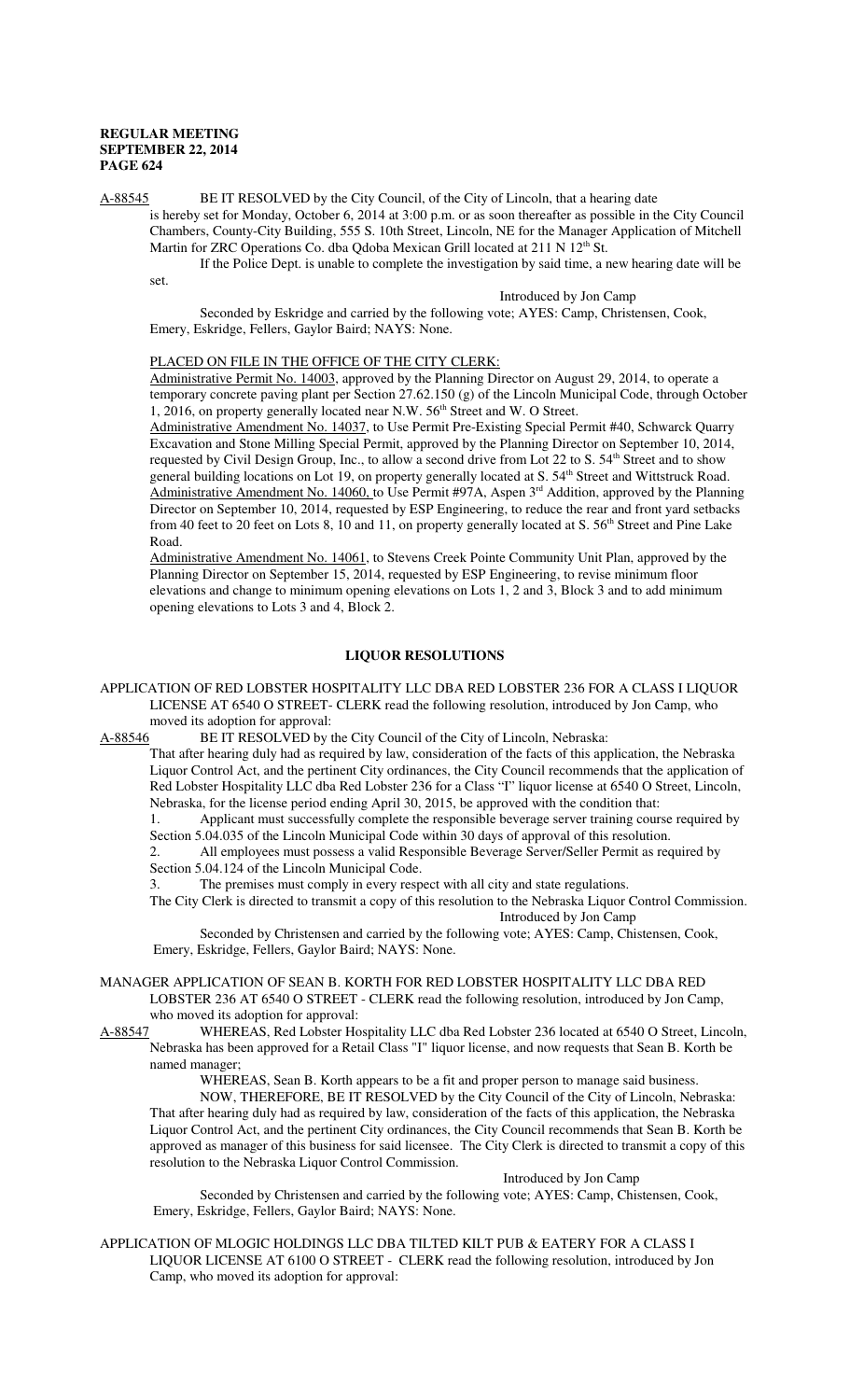## A-88548 BE IT RESOLVED by the City Council of the City of Lincoln, Nebraska:

That after hearing duly had as required by law, consideration of the facts of this application, the Nebraska Liquor Control Act, and the pertinent City ordinances, the City Council recommends that the application of MLogic Holdings LLC dba Tilted Kilt Pub & Eatery for a Class "I" liquor license at 6100 O Street, Lincoln, Nebraska, for the license period ending April 30, 2015, be approved with the condition that:

Applicant must successfully complete the responsible beverage server training course required by Section 5.04.035 of the Lincoln Municipal Code within 30 days of approval of this resolution. 2. All employees must possess a valid Responsible Beverage Server/Seller Permit as

required by Section 5.04.124 of the Lincoln Municipal Code.

3. The premises must comply in every respect with all city and state regulations.

The City Clerk is directed to transmit a copy of this resolution to the Nebraska Liquor Control Commission.

Introduced by Jon Camp

Seconded by Christensen and carried by the following vote; AYES: Camp, Chistensen, Cook, Emery, Eskridge, Fellers, Gaylor Baird; NAYS: None.

- MANAGER APPLICATION OF SETH T. LIND FOR MLOGIC LLC DBA TILTED KILT PUB & EATERY AT 6100 O STREET - CLERK read the following resolution, introduced by Jon Camp, who moved its adoption for approval:
- A-88549 WHEREAS, MLogic LLC dba Tilted Kilt Pub & Eatery located at 6100 O Street, Lincoln, Nebraska has been approved for a Retail Class "I" liquor license, and now requests that Seth T. Lind be named manager;

WHEREAS, Seth T. Lind appears to be a fit and proper person to manage said business. NOW, THEREFORE, BE IT RESOLVED by the City Council of the City of Lincoln, Nebraska: That after hearing duly had as required by law, consideration of the facts of this application, the Nebraska Liquor Control Act, and the pertinent City ordinances, the City Council recommends that Seth T. Lind be approved as manager of this business for said licensee. The City Clerk is directed to transmit a copy of this resolution to the Nebraska Liquor Control Commission.

Introduced by Jon Camp

Seconded by Christensen and carried by the following vote; AYES: Camp, Chistensen, Cook, Emery, Eskridge, Fellers, Gaylor Baird; NAYS: None.

APPLICATION OF PIES & PINTS LLC DBA PIES & PINTS FOR A SPECIAL DESIGNATED LICENSE TO COVER AN AREA MEASURING APPROXIMATELY 348 FEET BY 40 FEET IN 8TH STREET BETWEEN R AND Q STREETS ON SEPTEMBER 26, 2014 FROM 5:00 P.M. TO 12:00 A.M - CLERK read the following resolution, introduced by Jon Camp, who moved its adoption for denial:

A-88550 BE IT RESOLVED by the City Council of the City of Lincoln, Nebraska:

That after hearing duly had as required by law, consideration of the facts of this application, the Nebraska Liquor Control Act, and the pertinent City ordinances, the City Council recommends that the application of Pies & Pints LLC dba Pies & Pints for a special designated license to cover an area measuring approximately 348 feet by 40 feet in 8th Street between R and Q Streets, on September 26, 2014, between the hours of 5:00 p.m. and 12:00 a.m., be denied because the applicant has not shown that the granting of this application: (a) will further the public interest; (b) will be a betterment to the City; (c) will constitute a true increase in service to the public; and (d) will not be detrimental to the public health, safety, and welfare.

BE IT FURTHER RESOLVED the City Clerk is directed to transmit a copy of this resolution to the Nebraska Liquor Control Commission.

Introduced by Jon Camp

Seconded by Christensen and carried by the following vote; AYES: Camp, Chistensen, Cook, Eskridge, Gaylor Baird; NAYS: Emery, Fellers.

APPLICATION OF RHINODYNAMICS INC. DBA DUFFY'S TAVERN FOR A SPECIAL DESIGNATED LICENSE TO COVER AN AREA MEASURING APPROXIMATELY 55 FEET BY 51 FEET AT 1412 O STREET ON OCTOBER 10, 2014 FROM 5:00 P.M. TO 2:00 A.M. AND OCTOBER 11, 2014 FROM 4:00 P.M. TO 2:00 A.M - Prior to reading:

CAMP Moved to continue public hearing & action for 1 week to 9/29/2014

Seconded by Christensen and carried by the following vote; AYES: Camp, Chistensen, Cook, Emery, Eskridge, Fellers, Gaylor Baird; NAYS: None.

APPLICATION OF HENRY MAC LLC DBA HENRY'S ON SOUTH FOR A SPECIAL DESIGNATED LICENSE TO COVER AN AREA MEASURING APPROXIMATELY 300 FEET BY 120 FEET AT 2110 WINTHROP ROAD ON OCTOBER 10, 2014 FROM 4:00 P.M. TO 12:00 A.M. AND OCTOBER 11, 2014 FROM 12:00 P.M. TO 12:00 A.M - CLERK read the following resolution, introduced by Jon Camp, who moved its adoption for approval:<br>A-88551 BE IT RESOLVED by the C

BE IT RESOLVED by the City Council of the City of Lincoln, Nebraska:

That after hearing duly had as required by law, consideration of the facts of this application, the Nebraska Liquor Control Act, and the pertinent City ordinances, the City Council recommends that the application of Henry Mac LLC dba Henry's on South for a special designated license to cover an area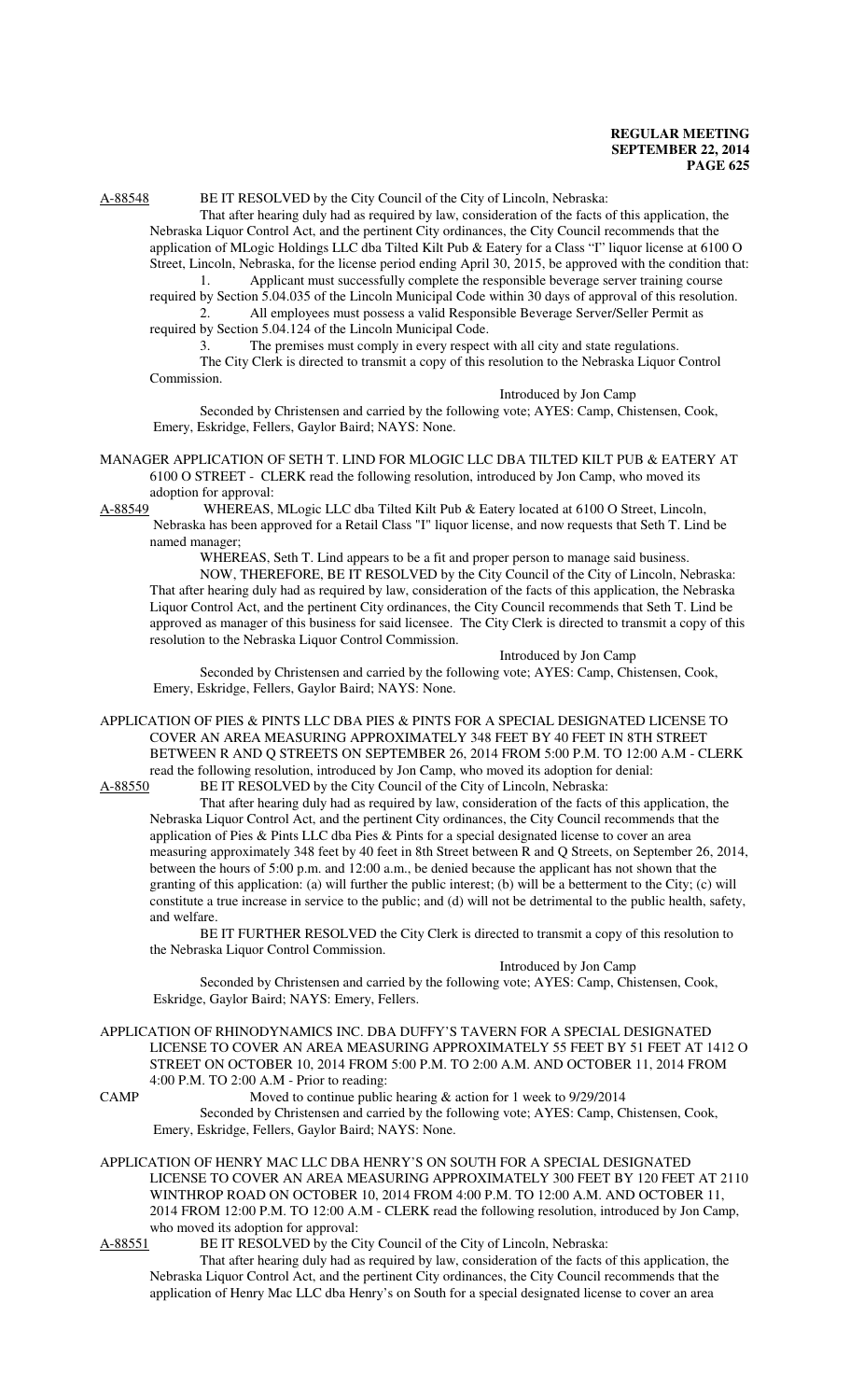measuring approximately 300 feet by 120 feet at 2110 Winthrop Road, Lincoln, Nebraska, on October 10, 2014 between the hours of 4:00 p.m. and 12:00 a.m. and October 11, 2014 between the hours of 12:00 p.m. and 12:00 a.m., be approved with the condition that the premises complies in every respect with all City and State regulations and with the following requirements:

1. Identification to be checked, wristbands required on all parties wishing to consume alcohol.

- 2. Adequate security shall be provided for the event.
- 3. The area requested for the permit shall be separated from the public by a fence or other means.
- 4. Responsible alcohol service practices shall be followed.

BE IT FURTHER RESOLVED the City Clerk is directed to transmit a copy of this resolution to the Nebraska Liquor Control Commission.

Introduced by Jon Camp

Seconded by Christensen and carried by the following vote; AYES: Camp, Chistensen, Cook, Emery, Eskridge, Fellers, Gaylor Baird; NAYS: None.

APPLICATION OF BDF, LLC DBA CAPTAIN JACKS FOR A SPECIAL DESIGNATED LICENSE TO COVER AN AREA MEASURING APPROXIMATELY 350 FEET BY 350 FEET IN THE PARKING LOT AT 605 N. 8TH STREET ON OCTOBER 11, 2014 FROM 12:00 P.M. TO 12:00 A.M - CLERK read the following resolution, introduced by Jon Camp, who moved its adoption for approval:

A-88552 BE IT RESOLVED by the City Council of the City of Lincoln, Nebraska:

That after hearing duly had as required by law, consideration of the facts of this application, the Nebraska Liquor Control Act, and the pertinent City ordinances, the City Council recommends that the application of BDF, LLC dba Captain Jacks for a special designated license to cover an area measuring approximately 350 feet by 350 feet in the parking lot at 605 N. 8th Street, Lincoln, Nebraska, on October 11, 2014 between the hours of 12:00 p.m. and 12:00 a.m., be approved with the condition that the premises complies in every respect with all City and State regulations and with the following requirements:

- 1. Identification to be checked, wristbands required on all parties wishing to consume alcohol.
- 2. Adequate security shall be provided for the event.<br>3. The area requested for the permit shall be separate
- The area requested for the permit shall be separated from the public by a fence or other means.
- 4. Responsible alcohol service practices shall be followed.

BE IT FURTHER RESOLVED the City Clerk is directed to transmit a copy of this resolution to the Nebraska Liquor Control Commission.

#### Introduced by Jon Camp

Introduced by Jon Camp

Seconded by Christensen and carried by the following vote; AYES: Camp, Chistensen, Cook, Emery, Eskridge, Fellers, Gaylor Baird; NAYS: None.

APPLICATION OF BOX AWESOME LLC DBA BOX AWESOME'S BOURBON THEATRE FOR A SPECIAL DESIGNATED LICENSE TO COVER AN AREA IN 13TH STREET FROM M TO O STREETS AND N STREET FROM 12TH TO 13TH STREETS ON OCTOBER 16, 2014 FROM 5:00 P.M. TO 11:00 P.M -

CLERK read the following resolution, introduced by Jon Camp, who moved its adoption for approval:<br>A-88553 BE IT RESOLVED by the City Council of the City of Lincoln, Nebraska: BE IT RESOLVED by the City Council of the City of Lincoln, Nebraska:

That after hearing duly had as required by law, consideration of the facts of this application, the Nebraska Liquor Control Act, and the pertinent City ordinances, the City Council recommends that the application of Box Awesome LLC dba Box Awesome's Bourbon Theatre for a special designated license to cover an area in 13th Street from M to O Streets and N Street from 12th to 13th Streets, Lincoln, Nebraska, on October 16, 2014 between the hours of 5:00 p.m. and 11:00 p.m., be approved with the condition that the premises complies in every respect with all City and State regulations and with the following requirements:

- 1. Identification to be checked, wristbands required on all parties wishing to consume alcohol.
- 2. Adequate security shall be provided for the event.
- 3. The area requested for the permit shall be separated from the public by a fence or other means.
- 4. Responsible alcohol service practices shall be followed.

BE IT FURTHER RESOLVED the City Clerk is directed to transmit a copy of this resolution to the Nebraska Liquor Control Commission.

Seconded by Christensen and carried by the following vote; AYES: Camp, Chistensen, Cook, Emery, Eskridge, Fellers, Gaylor Baird; NAYS: None.

APPLICATION OF BWITCHED TWO INC. DBA BISON WICHES BAR & DELI TO EXPAND ITS CLASS C LIQUOR LICENSE TO INCLUDE AN APPROXIMATELY 56 FEET BY 26 FEET IRREGULAR SHAPED OUTDOOR AREA AT 1320 P STREET, SUITE 100 - CLERK read the following resolution, introduced by Jon Camp, who moved its adoption for approval: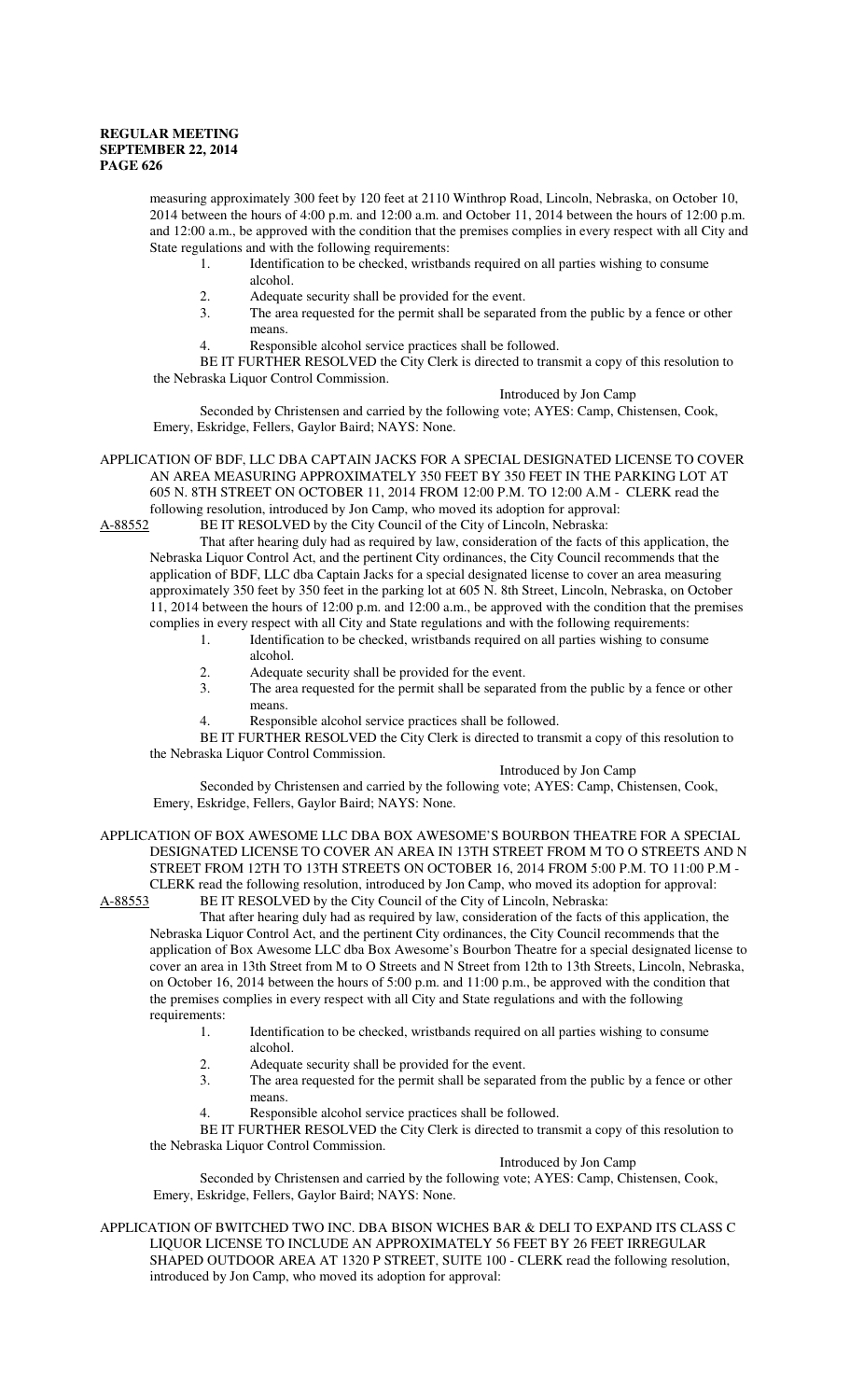A-88554 That after hearing duly had as required by law, consideration of the facts of this

application, the Nebraska Liquor Control Act, and the pertinent City ordinances, the City Council recommends that the application of Bewitched Two Inc. dba Bison Wiches Bar & Deli to expand its Class C licensed premises by the addition of an approximately 56 foot by 26 foot irregular shaped outdoor area at 1320 P Street, Suite 100, Lincoln, Nebraska, be approved with the condition that the premises complies in every respect with all City and State regulations, specifically the Smoking Regulation Act and the Nebraska Clean Indoor Air Act.

BE IT FURTHER RESOLVED that the City Clerk is directed to transmit a copy of this resolution to the Nebraska Liquor Control Commission.

#### Introduced by Jon Camp

Seconded by Christensen and carried by the following vote; AYES: Camp, Chistensen, Cook, Emery, Eskridge, Fellers, Gaylor Baird; NAYS: None.

## **ORDINANCES - 2ND READING & RELATED RESOLUTIONS (as required)** - **NONE**

#### **PUBLIC HEARING - RESOLUTIONS**

PRE-EXISTING USE PERMIT 3AD - AMENDING THE PRE-EXISTING USE PERMIT BY WAIVING PROVISIONS OF THE SIGN ORDINANCE TO ALLOW BANNER SIGNS IN THE PARKING LOT, ON PROPERTY GENERALLY LOCATED AT GATEWAY SHOPPING CENTER AT S. 66TH STREET AND O STREET - CLERK read the following resolution, introduced by Leirion Gaylor Baird, who moved its adoption:

A-88555 WHEREAS, Starwood Retail Partners has submitted an application in accordance with Section 27.64.010 of the Lincoln Municipal Code designated as Pre-Existing Use Permit No. 3AD to amend Pre-Existing Use Permit No. 3 in order to waive provisions of the sign ordinance to allow banner signs in the parking lot on property generally located at Gateway Shopping Center at S. 66th Street and O Street, and legally described as:

Lot 4, Gateway Shopping Center Subdivision, located in the Southwest Quarter of Section 21,

Township 10 North, Range 7 East of the 6th P.M., Lancaster County, Lancaster County, Nebraska; WHEREAS, the real property adjacent to the area included within the site plan for this amendment

to the pre-existing use permit will not be adversely affected; and

WHEREAS, said site plan together with the terms and conditions hereinafter set forth are consistent with the intent and purpose of Title 27 of the Lincoln Municipal Code to promote the public health, safety, and general welfare.

NOW, THEREFORE, BE IT RESOLVED by the City Council of the City of Lincoln, Nebraska:

That the application of Starwood Retail Partners, hereinafter referred to as "Permittee", to amend Pre-Existing Use Permit No. 3 to waive provisions of the sign ordinance to allow banner signs in the parking lot, on the property legally described above be and the same is hereby granted under the provisions of Section 27.64.010 of the Lincoln Municipal Code upon condition that operation of said development be in substantial compliance with said application, the site plan, and the following additional express terms, conditions, and requirements:

1. This permit approves 11 banner signs in the south parking lot of Gateway Mall as shown on the site plan.

2. Before a sign permit is granted the Permittee shall cause to be prepared and submitted to the Planning Department a revised site plan including five copies adding the following notes to the site plan:

a. The approval is for the installation of banners and banner hardware on 11 existing light poles in the parking lots that are under Gateway's ownership and control as indicated on this site plan.

b. Each light pole may have a pair of banners, with each banner being a maximum 8 x 2 1/2 feet in area.

c. Banners must be affixed to the banner hardware along the top and bottom perimeters and to the poles in a way that they remain rigid.

d. The height of the banner shall not exceed 18 feet.

e. Existing landscape materials along the O Street frontage shall remain in place and be replaced as required to maintain the current level of screening.

f. The Permittee must submit information to the Building and Safety Department with the sign permit that is sufficient for the Department to determine that the banners and hardware will withstand wind loads.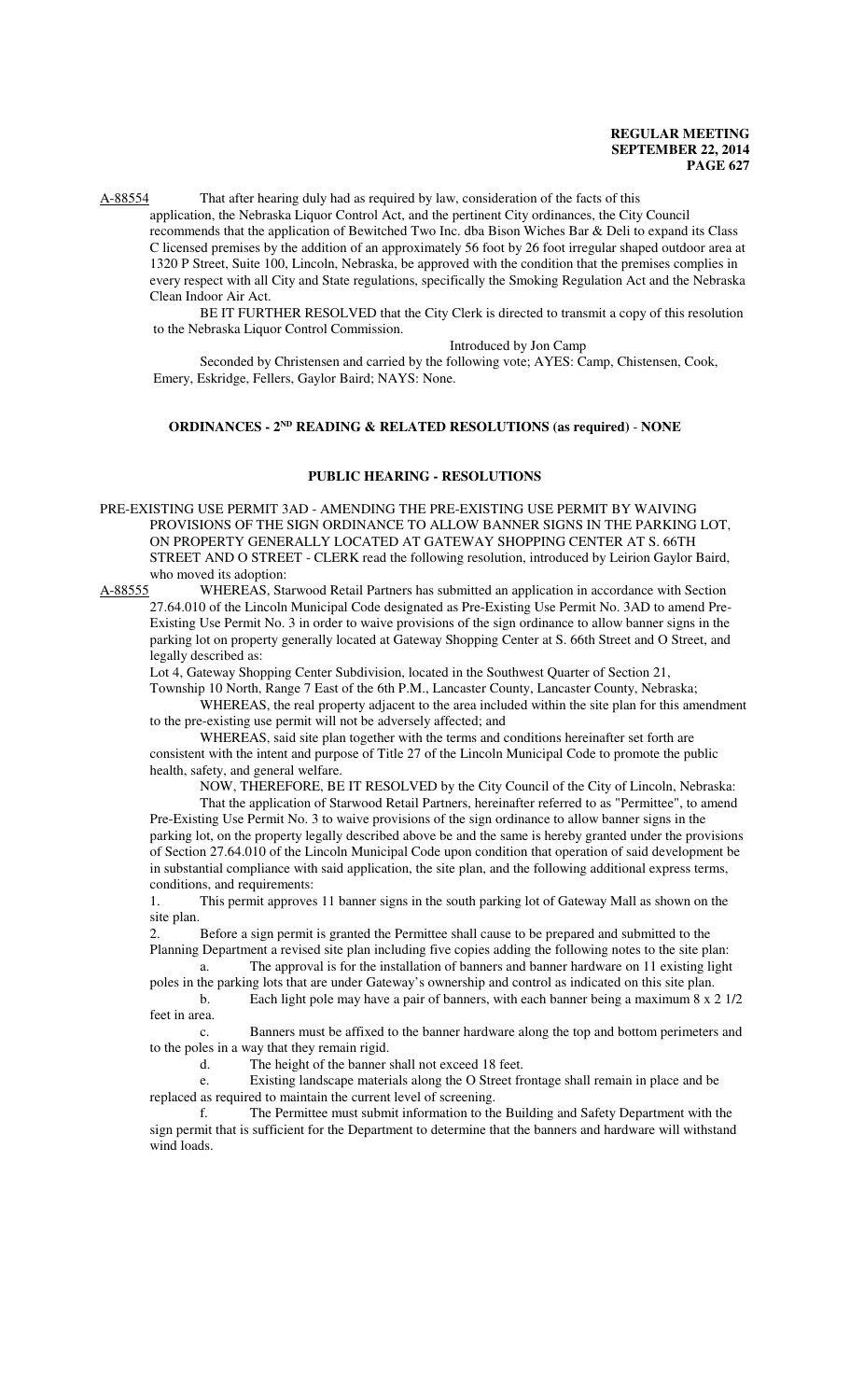g. Banners shall be maintained and replaced as needed so that they do not present a torn or faded appearance; if any banners fall out of compliance with this condition and the Permittee after appropriate notice to bring any banners into compliance fails to do so, the Building and Safety Department may order the permanent removal of all banners.

h. No additional building or wall signs may be added except by amendment or administrative amendment to the pre-existing use permit.

i. The banners may remain in place for a period of two years after Council approval. The Permittee may submit a request to the Planning Director that can be approved administratively to extend the use of these banners for a specific or indefinite period of time.

3. Before granting any sign permits, all development and construction must substantially comply with the approved plans.

4. All privately-owned improvements, including landscaping, must be permanently maintained by the Permittee or an appropriately established owners association approve by the City.

5. The physical location of all setbacks and yards, buildings, parking and circulation elements, and similar matters must be in substantial compliance with the location of said items as shown on the approved site plan.

6. The terms, conditions, and requirements of this Resolution shall run with the land and shall be binding upon the Permittee, its successors and assigns.

7. The Permittee shall sign and return the letter of acceptance to the City Clerk. This step should be completed within 60 days following the approval of the use permit. The City Clerk shall file a copy of the resolution approving the use permit and the letter of acceptance with the Register of Deeds, filing fees therefor to be paid in advance by the Permittee. Building permits will not be issued unless the letter of acceptance has been filed.

8. The site plan as approved with this resolution voids and supersedes all previously approved site plans; however the terms and conditions of all resolutions approving previous permits remain in full force and effect except as specifically amended by this resolution.

Introduced by Leirion Gaylor Baird

Seconded by Christensen and carried by the following vote; AYES: Camp, Christensen, Cook Emery, Eskridge, Fellers, Gaylor Baird; NAYS: None.

APPROVING A MUNICIPALITY PROGRAM AGREEMENT BETWEEN THE CITY OF LINCOLN AND THE NEBRASKA DEPT. OF ROADS FOR A PROJECT TO REHABILITATE LINK 55W BETWEEN US 77 AND HIGHWAY 2 (WARLICK BOULEVARD AND 14TH STREET), PROJECT NO. S-L55W(1021), CONTROL NO. 13224 - CLERK read the following resolution, introduced by Gaylor Baird, who moved its adoption:

A-88553 BE IT RESOLVED by the City Council of the City of Lincoln, Nebraska:

That the attached Municipality Program Agreement between the City of Lincoln and the State of Nebraska Department of Roads for Project No. S-L55W(1021), Control No. 13224, for funding of the project to rehabilitate Link 55W between US 77 and Highway 2 (Warlick Boulevard and 14th Street), in accordance with the terms and conditions contained in said Agreement, is hereby approved and the Mayor is authorized to execute the same on behalf of the City of Lincoln.

The City Clerk is directed to return the executed copies of the Agreement to the Public Works and Utilities Department, for transmittal the State Department of Roads.

Introduced by Leirion Gaylor Baird

Seconded by Christensen and carried by the following vote; AYES: Camp, Christensen, Cook, Emery, Eskridge, Fellers, Gaylor Baird; NAYS: None.

#### **ORDINANCES - 3RD READING & RELATED RESOLUTIONS (as required)**

CHANGE OF ZONE 10018A - APPLICATION OF NEBRASKA NOVA, LLC, TO AMEND THE NEBRASKA INNOVATION CAMPUS PLANNED UNIT DEVELOPMENT TO DELETE LAND FROM THE PUD BY CHANGING THE ZONING FROM O-3 OFFICE PARK DISTRICT PUD TO P PUBLIC USE AND TO ADD LAND TO THE PUD BY CHANGING THE ZONING FROM P PUBLIC USE TO O-3 OFFICE PARK DISTRICT PUD ON PROPERTY GENERALLY LOCATED AT NORTH ANTELOPE VALLEY PARKWAY AND SALT CREEK ROADWAY - CLERK read an ordinance, introduced by Trent Fellers, amending the Lincoln Zoning District Maps attached to and made a part of Title 27 of the Lincoln Municipal Code, as provided by Section 27.05.020 of the Lincoln Municipal Code, by changing the boundaries fo the districts established and shown thereon, the third time.

FELLERS Moved to pass the ordinance as read.

Seconded by Christensen and carried by the following vote; AYES: Camp, Christensen, Cook, Emery, Eskridge, Fellers, Gaylor Baird; NAYS: None.

The ordinance being numbered **#20092**, is recorded in Ordinance Book 28, Page.

CHANGE OF ZONE 14024 - APPLICATION OF FARMER'S CO-OPERATIVE FOR A CHANGE OF ZONE FROM AGR AGRICULTURAL RESIDENTIAL DISTRICT TO AG AGRICULTURE DISTRICT ON APPROXIMATELY 22 ACRES OF PROPERTY GENERALLY LOCATED AT 8800 W. HAVEN ROAD, EMERALD, NEBRASKA - CLERK read an ordinance, introduced by Trent Fellers, amending the